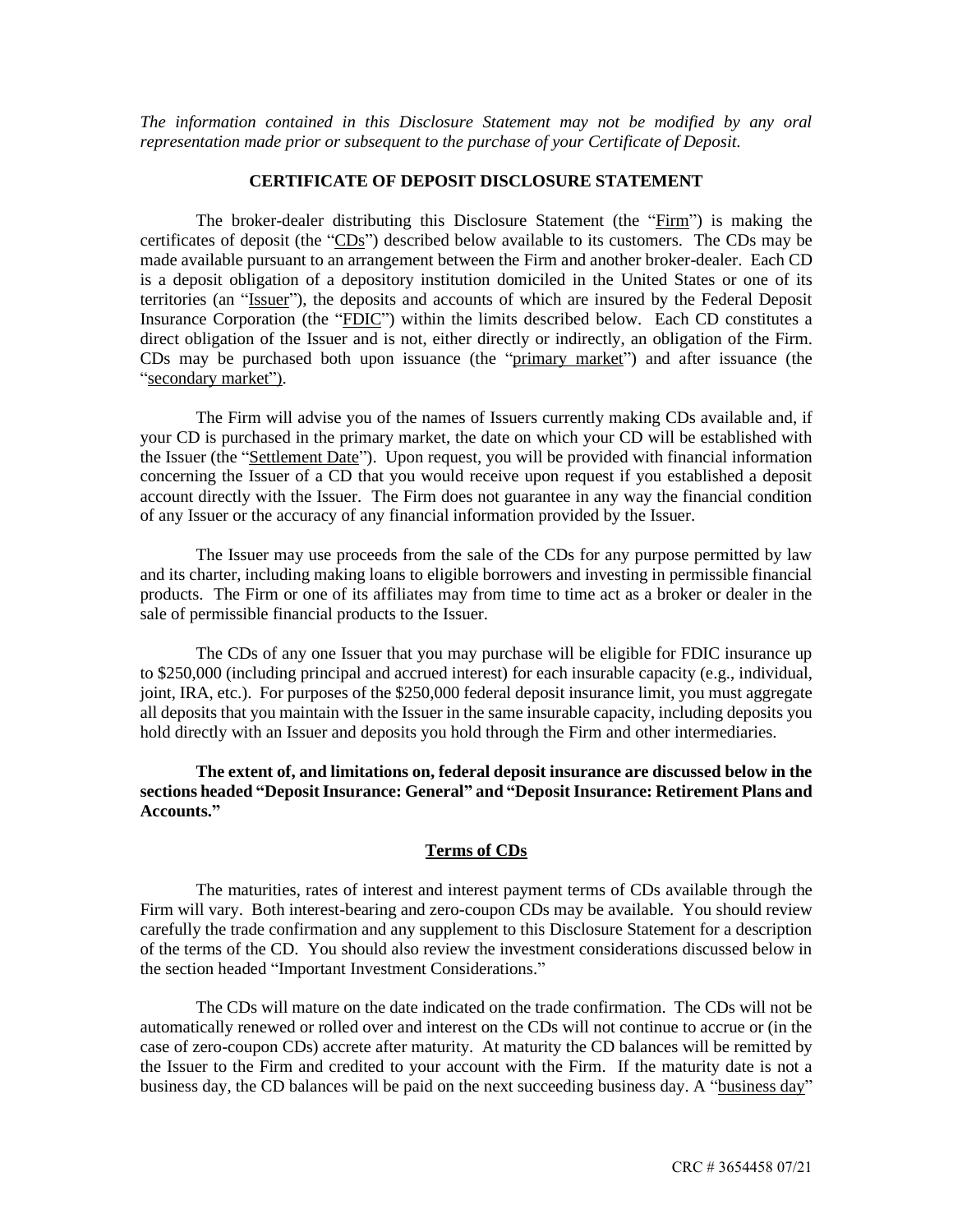shall be a day on which the Firm and the banks in both the Issuer's domicile and New York are open for business.

**Interest-Bearing CDs.** Interest-bearing CDs pay interest at either a fixed-rate or at a variable rate. A fixed-rate CD will pay the same interest rate throughout the life of the CD. The interest rate on variable rate CDs may increase or decrease from the initial rate at pre-determined time periods ("step-rates") or may be re-set at specified times based upon the change in a specific index or indices ("floating rates"). The dates on which the rates on step-rate CDs will change or the rates on floating rate CDs will re-set, as well as a description of the basis on which the rate will be re-set, will be set forth on the trade confirmation or a supplement to this Disclosure Statement.

Some interest-bearing CDs may be subject to redemption on a specified date or dates at the discretion of the Issuer (a "call"). If the CD is called, you will be paid all principal and interest accrued up to, but not including, the call date. The dates on which the CD may be called will be specified in the trade confirmation or a supplement to this Disclosure Statement.

Interest-bearing CDs are offered in a wide range of maturities and are made available in minimum denominations and increments of \$1,000.

Unless otherwise specified in the trade confirmation or any supplement to this Disclosure Statement, interest earned on interest-bearing CDs with original maturities of one year or less will be paid at the maturity of such CDs and interest earned on interest-bearing CDs with original maturities of more than one year will be paid monthly, quarterly, semiannually or annually and at maturity. Interest on variable rate CDs will be re-set periodically and interest will be paid monthly, quarterly, semiannually or annually and at maturity as specified on the trade confirmation or a supplement to this Disclosure Statement.

Interest payments on interest-bearing CDs are automatically credited to your account with the Firm. Interest will accrue up to, but not including, the interest payment date, the maturity date, or any call date. If an interest payment date falls on a day that is not a business day, interest will be paid on the first business day following the interest payment date. For specific rate information for any interest period, please contact the Firm.

Interest on CDs is not compounded. Interest on CDs in the primary market is calculated on the basis of the actual number of days elapsed over a 365-day year. However, the amount of interest on CDs that are purchased in the secondary market may be based on other interest rate calculations. Please contact the Firm with questions concerning the interest rate calculation on a secondary market CD.

**Zero-Coupon CDs.** Zero-coupon CDs do not bear interest, but rather are issued at a substantial discount from the face or par amount, the minimum amount of which is \$1,000. Interest on the CD will "accrete" at an established rate and the holder will be paid the par amount at maturity.

**Call Feature**. Some CDs may be subject to redemption on a specified date or dates at the sole discretion of the Issuer (a "call"). If the CD is called, you will be paid the outstanding principal amount and interest accrued or accreted up to, but not including, the call date, and no interest will be earned after the call date. The dates on which the CD may be called will be specified in the trade confirmation or a supplement to this Disclosure Statement. In general, a call is most likely to be exercised when prevailing interest rates are lower than the interest rate payable on the CD. The Issuer is required to notify the Firm of its intent to call the CD prior to exercising the call. The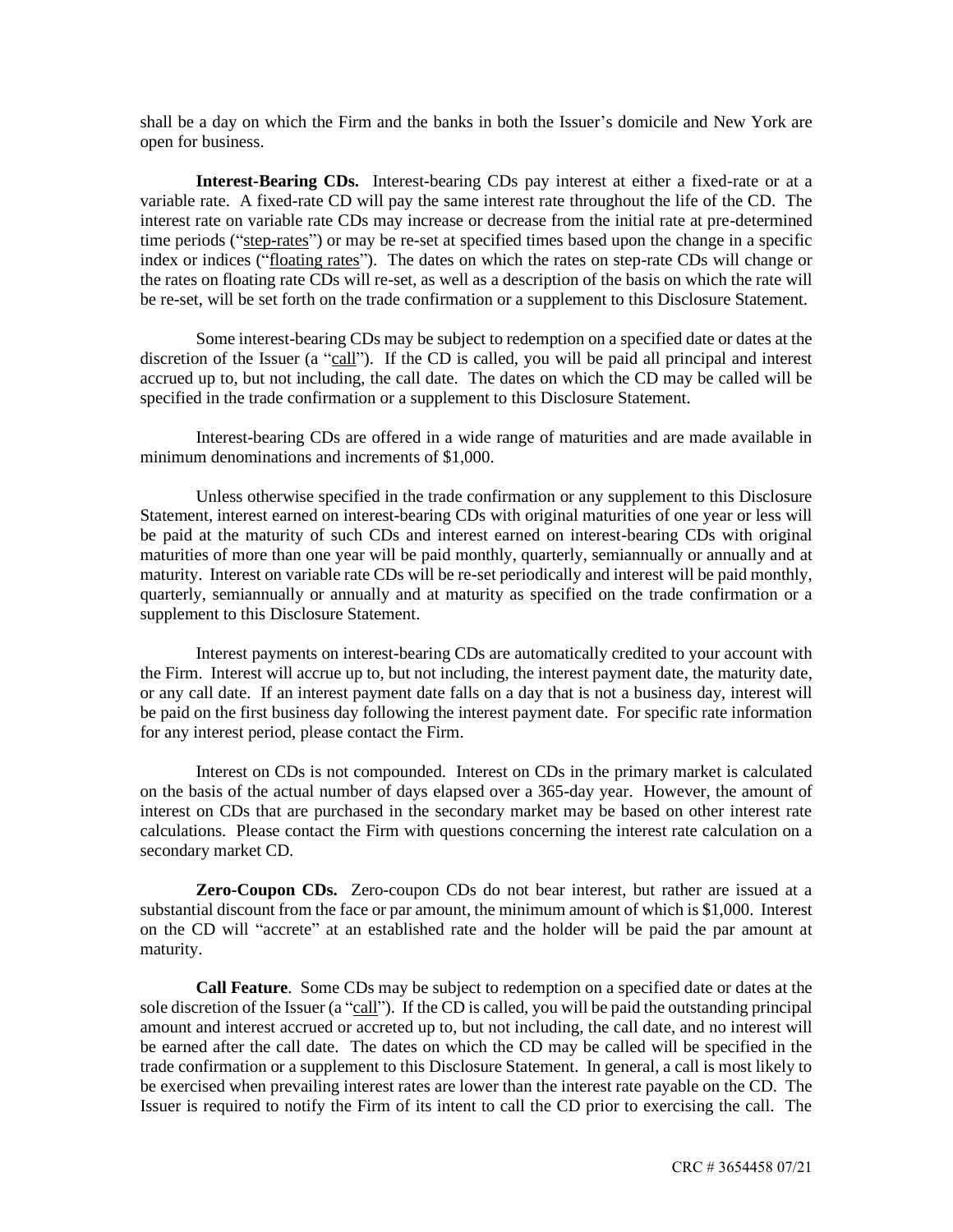Firm will use reasonable efforts to notify you of the Issuer's intent to call the CD, but the Firm's failure to notify you will not affect the validity of the call.

## **Your Relationship with the Firm and the Issuer**

You will not receive a passbook, certificate or other evidence of ownership of the CD from the Issuer. The CDs are evidenced by one or more master certificates issued by the Issuer, each representing a number of individual CDs. These master certificates are held by The Depository Trust Company ("DTC"), a sub-custodian that is in the business of performing such custodial services. The Firm, as custodian, keeps records of the ownership of each CD and will provide you with a written confirmation of your purchase. You also will be provided with a periodic account statement from the Firm that will reflect your CD ownership. You should retain the trade confirmation and the account statement(s) for your records. The purchase of a CD is not recommended for persons who wish to take actual possession of a certificate.

Your account statement from the Firm may provide an estimate of the price you might receive on some or all of your CDs if you were able to sell them prior to maturity. Any prices on your statement are estimates and are not based on actual market prices. You should ask the Firm to explain its statement pricing policies. Your deposit insurance coverage and, if your CD is callable, the amount you would receive if your CD is called will be determined based on the outstanding principal amount of your CD, or the accreted value in the case of a zero-coupon CD, not the estimated price. See the sections headed "Deposit Insurance: General" and "Secondary Market."

Each CD constitutes a direct obligation of the Issuer and is not, either directly or indirectly, an obligation of the Firm. No deposit relationship shall be deemed to exist prior to the receipt and acceptance of your funds by the Issuer.

If you choose to remove the Firm as your agent with respect to your CD, you may (i) transfer your CD to another agent, provided that the agent is a member of DTC (most major brokerage firms are members; many banks and savings institutions are not); or (ii) request that your ownership of the CD be evidenced directly on the books of the Issuer, subject to applicable law and the Issuer's terms and conditions, including those related to the manner of evidencing CD ownership. If you choose to remove the Firm as your agent, the Firm will have no further responsibility for payments made with respect to your CD. If you establish your CD directly on the books of the Issuer, you will have the ability to enforce your rights in the CD directly against the Issuer.

## **Important Investment Considerations**

**Buy and Hold.** CDs are most appropriate for purchasing and holding to maturity. If your CD is callable by the Issuer, you should be prepared to hold your CD according to its terms. Though not obligated to do so, the Firm may maintain a secondary market in the CDs after their Settlement Date. If you are able to sell your CD, the price you receive will reflect prevailing market conditions and your sales proceeds may be less than the amount you paid for your CD. If you wish to dispose of your CD prior to maturity, you should read with special care the sections headed "Additions or Withdrawals" and "Secondary Market."

**Compare Features.** You should compare the rates of return and other features of the CDs to other available investments before deciding to purchase a CD. The rates paid with respect to the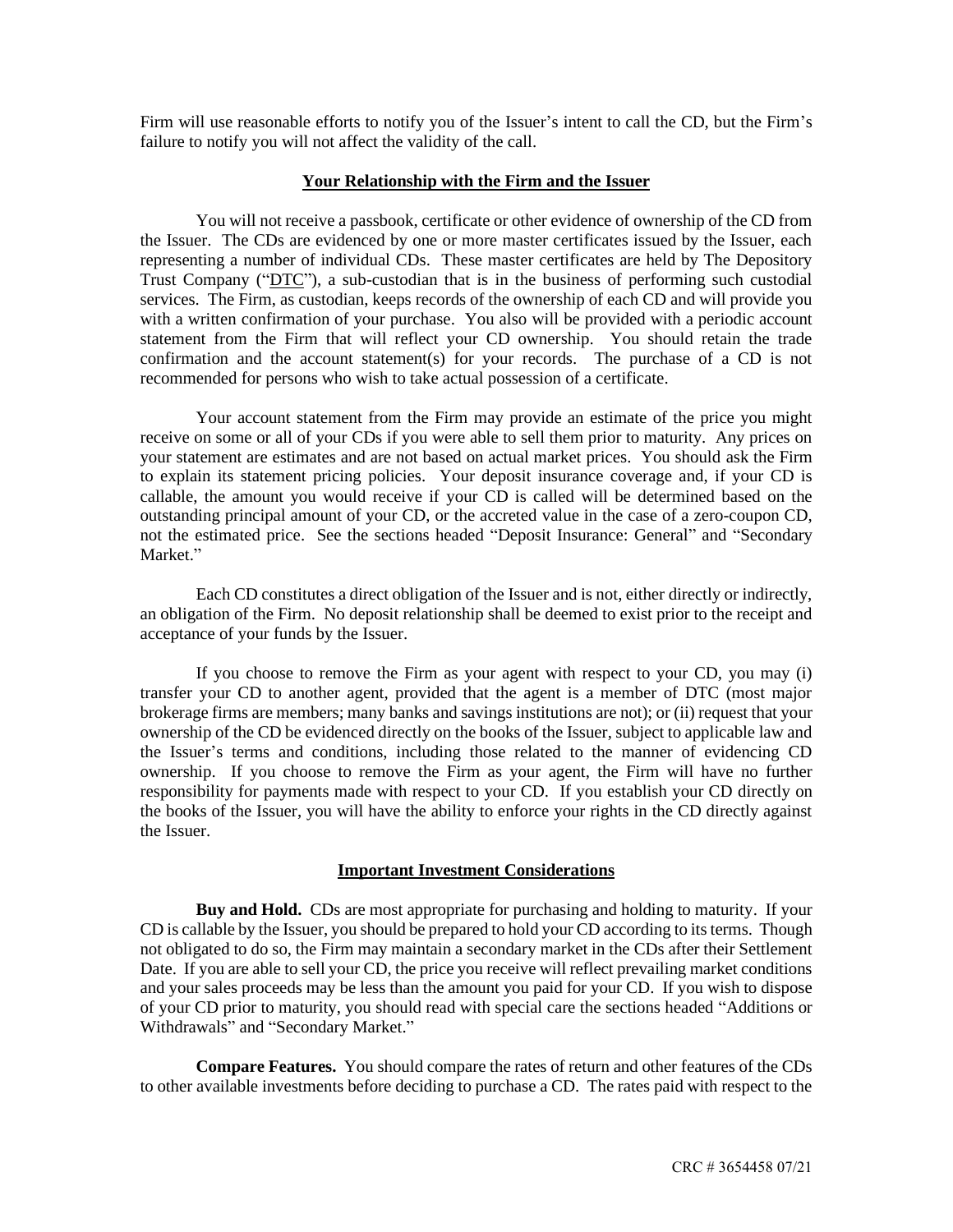CDs may be higher or lower than the rates on deposits or other instruments available directly from the Issuer or through the Firm.

**Callable CDs.** Callable CDs present different investment considerations than CDs not subject to call by the Issuer. You may face the risk that: (i) the CD may be paid off prior to maturity as a result of a call by the Issuer and your return would be less than the yield that the CD would have earned had it been held to maturity; (ii) if the CD is called, you may be unable to reinvest the funds at the same rate as the original CD; and/or (iii) the CD is never called and you may be required to hold the CD until maturity. You should carefully review any supplement to this Disclosure Statement or your trade confirmation for the terms of your CD, including the time periods when the Issuer may call your CD.

**Variable Rate CDs.** Variable rate CDs present different investment considerations than fixed-rate CDs and may not be appropriate for every investor. Depending upon the type of variable rate CD (step-rate or floating rate) and the interest rate environment, the CD may pay substantially more or substantially less interest over the term of the CD than would be paid on a fixed-rate CD of the same maturity. Furthermore, if the CD is subject to call by the Issuer, (i) you may not receive the benefits of any anticipated increase in rates paid on a variable rate CD if the CD is called or (ii) you may be required to hold the CD at a lower rate than prevailing market interest rates if the CD is not called. You should carefully review any supplement to this Disclosure Statement that describes the step-rate or the basis for re-setting a floating rate and, if the CD is subject to call by the Issuer, the time periods when the Issuer may call the CD.

**Insolvency of the Issuer.** In the event the Issuer approaches insolvency or becomes insolvent, the Issuer may be placed in regulatory conservatorship or receivership with the FDIC typically appointed the conservator or receiver. The FDIC may thereafter pay off the CDs prior to maturity or transfer the CDs to another depository institution. If the CDs are transferred to another institution, you may be offered a choice of retaining the CDs at a lower interest rate or having the CDs paid off. See the sections headed "Deposit Insurance: General" and "Payments Under Adverse Circumstances."

**Reinvestment Risk.** If your CD is paid off prior to maturity as a result of the Issuer's insolvency, exercise by the Issuer of any right to call the CD or a voluntary early withdrawal (see the section headed "Additions or Withdrawals"), you may be unable to reinvest your funds at the same rate as the original CD. The Firm is not responsible to you for any losses you may incur as a result of a lower interest rate on an investment replacing your CD.

**SEC Investor Tips.** The Securities and Exchange Commission periodically publishes tips for investors in various financial products, including CDs, on its website. You may access these investor tips at www.sec.gov.

## **Deposit Insurance: General**

Your CDs are insured by the FDIC, an independent agency of the United States Government, up to \$250,000 (including principal and accrued interest) for all deposits held in the same insurable capacity at any one Issuer. Generally, any accounts or deposits that you may maintain directly with a particular Issuer, or through any other intermediary in the same insurable capacity in which the CDs are maintained, would be aggregated with the CDs for purposes of the \$250,000 federal deposit insurance limit. In the event an Issuer fails, interest-bearing CDs are insured, up to \$250,000, for principal and interest accrued to the date the Issuer is closed. Zerocoupon CDs are insured to the extent of the original offering price plus interest at the rate quoted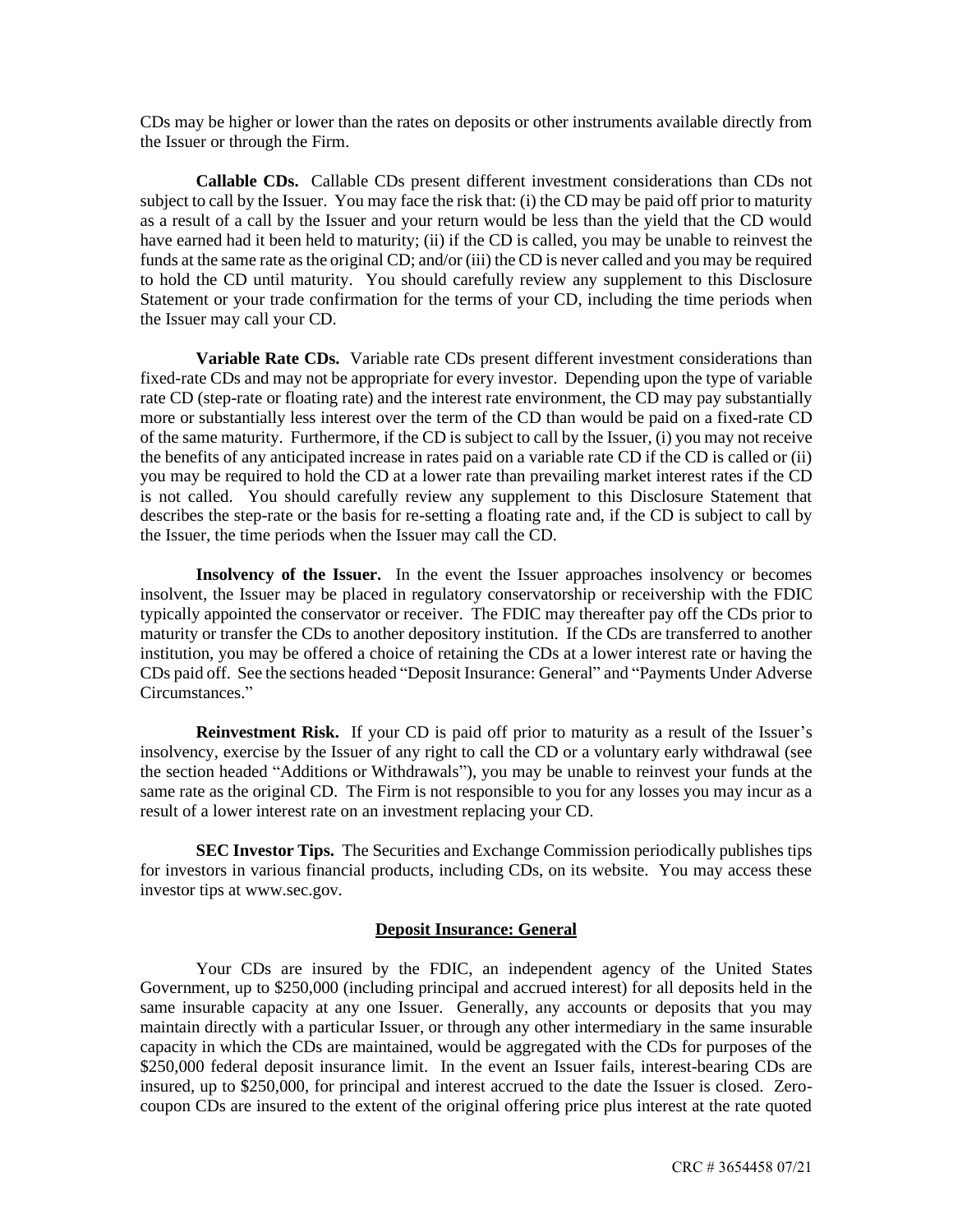to the depositor on the original offering, accreted to the date of the closing of the Issuer. Interest is determined for insurance purposes in accordance with federal law and regulations. The original offering price of a zero-coupon CD plus accreted interest is hereinafter called the "accreted value."

Under certain circumstances, if you become the owner of CDs or other deposits at an Issuer because another depositor dies, beginning six months after the death of the depositor the FDIC will aggregate those deposits for purposes of the \$250,000 federal deposit insurance limit with any other CDs or deposits that you own in the same insurable capacity at the Issuer. Examples of accounts that may be subject to this FDIC policy include joint accounts, "payable on death" accounts and certain trust accounts. The FDIC provides a six month "grace period" to permit you to restructure your deposits to obtain the maximum amount of deposit insurance for which you are eligible.

**You are responsible for monitoring the total amount of deposits that you hold with any one Issuer, directly or through an intermediary, in order for you to determine the extent of deposit insurance coverage available to you on your deposits, including the CDs. The Firm is not responsible for any insured or uninsured portion of the CDs or any other deposits.**

**BY YOUR PURCHASE OF A CD YOU ARE DEEMED TO REPRESENT TO THE ISSUER AND THE FIRM THAT YOUR DEPOSITS WITH THE ISSUER (OR IF YOU ARE ACTING AS A CUSTODIAN, THE DEPOSITS OF THE BENEFICIARIES), INCLUDING THE CD, WHEN AGGREGATED IN ACCORDANCE WITH FDIC REGULATIONS, ARE WITHIN THE \$250,000 FEDERAL DEPOSIT INSURANCE LIMIT.**

If your CDs or other deposits at the Issuer are assumed by another depository institution pursuant to a merger, consolidation or acquisition of the CDs or other deposits, such CDs or deposits will continue to be separately insured from the deposits that you have established with the acquiror until (i) the maturity date of the CDs or other time deposits that were assumed, or (ii) with respect to deposits that are not time deposits, the expiration of a six month period from the date of the acquisition. Thereafter, any assumed deposits will be aggregated with your existing deposits with the acquiror held in the same insurable capacity for purposes of federal deposit insurance. Any deposit account opened at, or CD issued by, the acquiror after the acquisition will be aggregated with deposits established with the acquiror for purposes of federal deposit insurance.

**In the event that you purchase a CD in the secondary market at a premium over the par amount (or accreted value in the case of a zero-coupon CD), that premium is not insured. Similarly, you are not insured for any premium reflected in the estimated market value of your CD on your account statement. If deposit insurance payments become necessary for the Issuer, you can lose the premium paid for your CD and will not receive any premium shown on your account statement. See the section headed "Secondary Market."**

The application of the \$250,000 federal deposit insurance limit is illustrated by several common factual situations discussed below. Please review the section headed "Deposit Insurance: Retirement Plans and Accounts" for the application of the \$250,000 federal deposit insurance limit to retirement plans and accounts.

**Individual Customer Accounts.** Deposits of any one Issuer held by an individual in an account in the name of an agent or nominee of such individual (such as the CDs held in a Firm account) or held by a custodian (for example, under the Uniform Gifts to Minors Act or the Uniform Transfers to Minors Act) are not treated as owned by the agent, nominee or custodian, but are added to other deposits of such individual held in the same insurable capacity (including funds held in a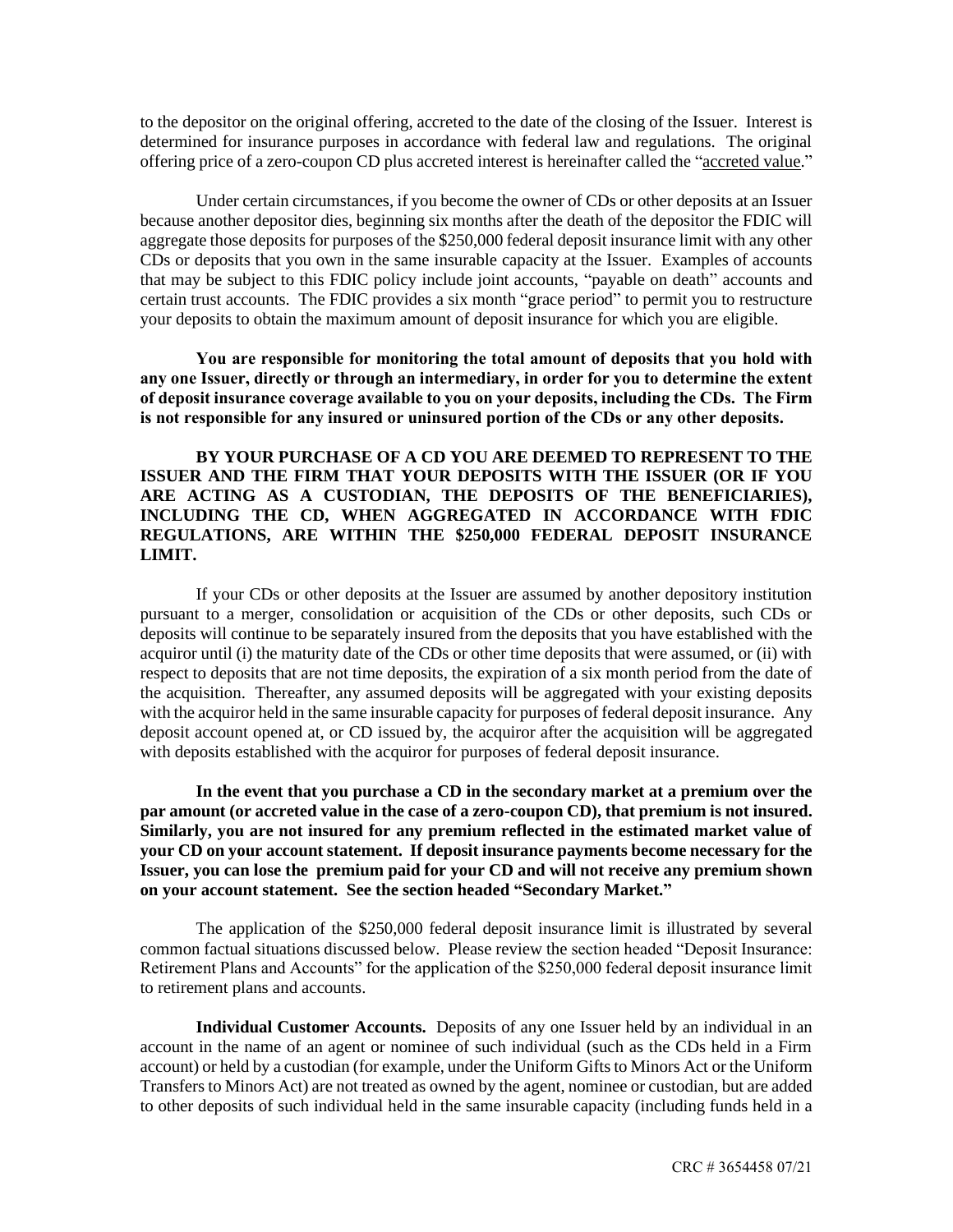sole proprietorship) and insured up to \$250,000 in the aggregate. Deposits held through a **qualified tuition savings program (529 Plan)** will be insured as deposits of the participant and aggregated with other deposits of the participant if the arrangement and the name of the participant are identified on the Firm's account records.

**Corporate, Partnership and Unincorporated Association Accounts.** Deposits of any one Issuer owned by corporations (including Subchapter S corporations), partnerships and unincorporated associations, operated for a purpose other than to increase deposit insurance, are added together with other deposits owned by such corporation, partnership and unincorporated association, respectively, and are insured up to \$250,000 in the aggregate.

**Joint Accounts.** An individual's interest in deposits of any one Issuer held under any form of joint ownership valid under applicable state law may be insured up to \$250,000 in the aggregate, separately and in addition to the \$250,000 allowed on other deposits individually owned by any of the co-owners of such accounts (hereinafter referred to as a "Joint Account"). For example, a Joint Account owned by two persons would be eligible for insurance coverage of up to \$500,000 (\$250,000 for each person), subject to aggregation with each owner's interests in other Joint Accounts at the same depository institution. Joint Accounts will be insured separately from individually owned accounts only if each of the co-owners is an individual person and has a right of withdrawal on the same basis as the other co-owners.

**Revocable Trust Accounts.** Deposits of any one Issuer held in a "revocable trust" are generally insured up to \$250,000 per beneficiary if the beneficiary is a natural person, charity or other non-profit organization. There are two types of revocable trusts recognized by the FDIC. **Informal revocable trusts** include accounts in which the owner evidences an intent that at his or her death the funds shall belong to one or more specified beneficiaries. These trusts may be referred to as a "Totten trust" account, "payable upon death" account or "transfer on death" account. Each beneficiary must be included in the Firm's account records.

**Formal revocable trusts** are written trust arrangements in which the owner retains ownership and control of the assets and designation of beneficiaries during his or her lifetime. The trusts may be referred to as "living" or "family" trusts. The beneficiaries of a formal revocable trust do not need to be included in the Firm's account records.

Under FDIC rules, FDIC coverage will be \$250,000 per beneficiary, multiplied by the number of beneficiaries, regardless of the proportional interest of each beneficiary in the revocable trust. However, if the trust has more than \$1,250,000 in deposits at the Issuer and more than five beneficiaries, the funds will be insured for the greater of \$1,250,000 or the aggregate amount of all beneficiaries' proportional interests, limited to \$250,000 per beneficiary.

Deposits in all revocable trusts of the same owner – informal and formal – at the same Issuer will be aggregated for insurance purposes. A revocable trust established by two owners where the owners are the sole beneficiaries will be treated as a Joint Account under applicable rules and will be aggregated with other Joint Accounts.

**Irrevocable Trust Accounts.** Deposits of any one Issuer held pursuant to one or more irrevocable trust agreements created by the same grantor (as determined under applicable state law) will be insured for up to \$250,000 for the interest of each beneficiary provided that the beneficiary's interest in the account is non-contingent (i.e., capable of determination without evaluation of contingencies). According to the FDIC, **Coverdell Education Savings Accounts** will be treated as irrevocable trust accounts for deposit insurance purposes. The deposit insurance of each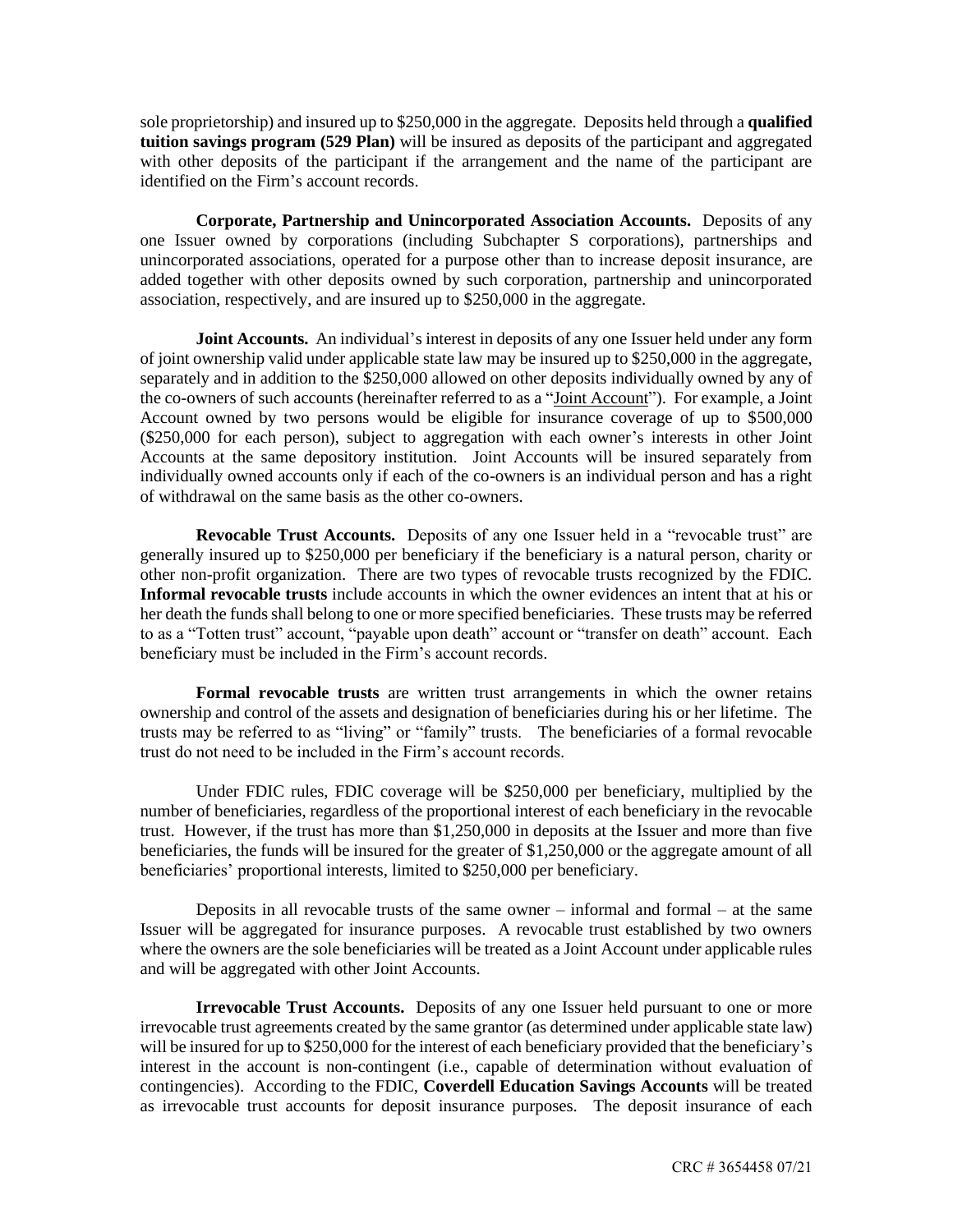beneficiary's interest is separate from the coverage provided for other accounts maintained by the beneficiary, the grantor, the trustee or other beneficiaries. The interest of a beneficiary in irrevocable trust accounts at an Issuer created by the same grantor will be aggregated and insured up to \$250,000.

**Health/Medical Savings Accounts.** Deposits of any one Issuer held in a Health Savings Account (the successor to the Medical Savings Account, which was phased out in 2007) will be eligible for deposit insurance as either an individual account, a revocable trust account or an employee benefit plan account. You may wish to consult with your attorney or the FDIC to determine the available deposit insurance coverage.

## **Deposit Insurance: Retirement Plans and Accounts**

**Retirement Plans and Accounts – Generally.** The amount of deposit insurance for which CDs of any one Issuer held through one or more retirement plans or accounts will be eligible, including whether CDs held by each plan or account will be considered separately from or aggregated with deposits held by other plans or accounts, will vary depending on the type of plan or account. It is therefore important to understand the type of plan or account holding the CDs. The following sections generally discuss the rules that apply to deposits held by retirement plans and accounts.

**Individual Retirement Accounts ("IRAs").** Deposits of any one Issuer held in an IRA will be insured up to \$250,000 in the aggregate. However, as described below, the deposits of any one Issuer held by an IRA will be aggregated with the deposits of the same Issuer held by certain employee benefit plans in which the owner of the IRA has an interest. Thus, the owner of an IRA will only be eligible for insurance of \$250,000 for deposits at any one Issuer held in plans and accounts that are subject to aggregation. See the section below headed "Aggregation of Retirement Plan and Account Deposits."

**Pass-Through Deposit Insurance for Employee Benefit Plan Deposits.** Subject to the limitations discussed below, under FDIC regulations a participant's non-contingent interests in the deposits of any one Issuer held by many types of employee benefit plans are eligible for insurance up to \$250,000 on a "pass-through" basis. This means that instead of the deposits of one Issuer held by an employee benefit plan being eligible for only \$250,000 of insurance in total, each employee benefit plan participant is eligible for insurance of his or her non-contingent interest in the employee benefit plan up to \$250,000, subject to the aggregation of the participant's interests in different plans, as discussed below under "Aggregation of Retirement Plan and Account Deposits." The pass-through insurance provided to an employee benefit plan participant is separate from the \$250,000 federal deposit insurance limit allowed on deposits held by the individual in different insurable capacities at the same Issuer (e.g., individual accounts, joint accounts, etc.).

The types of plans for which deposits may receive pass-through treatment are employee benefit plans, as defined in Section 3(3) of the Employee Retirement Income Security Act of 1974 ("ERISA") (including Keogh plans, whether or not they are technically "employee benefit plans" under ERISA) and eligible deferred compensation plans described in Section 457 of the Internal Revenue Code of 1986 (the "Code"). For purposes of Section 3(3) of ERISA, employee benefit plans are broadly defined to include most employee benefit plans, including most defined benefit plans and most defined contribution plans.

*Defined Benefit Plans*. The value of an employee's non-contingent interest in a defined benefit plan will be equal to the present value of the employee's interest in the plan, evaluated in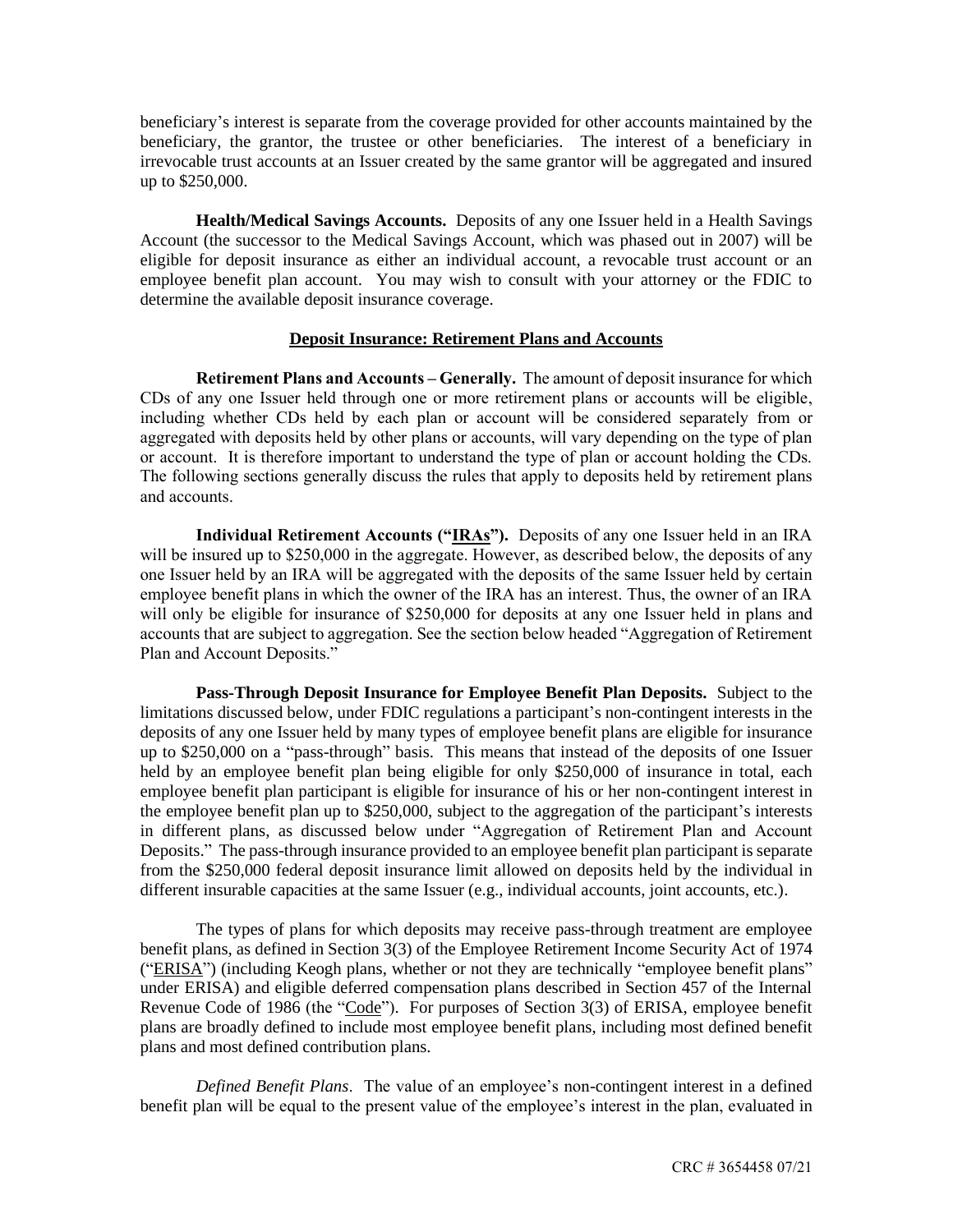accordance with the calculation ordinarily used under such plan. Deposits of any one Issuer held by a defined benefit plan that is eligible for pass-through treatment are not insured for an amount equal to the number of plan participants multiplied by \$250,000. For example, a plan has on deposit \$500,000 of CDs of any one Issuer. The employee benefit plan has two participants, one with a non-contingent interest of \$425,000 and one with a non-contingent interest of \$75,000. In this case, the employee benefit plan's deposits would be insured only up to \$325,000; the plan would be eligible for up to \$250,000 for the participant with the \$425,000 non-contingent interest and up to \$75,000 for the participant with the \$75,000 non-contingent interest.

Overfunded amounts, which are any portion of a plan's deposits not attributable to the interests of beneficiaries under the plan, are insured, in the aggregate, up to \$250,000 separately from the insurance provided for any other funds owned by or attributable to the employer or a plan participant.

*Defined Contribution Plans*. The value of an employee's non-contingent interest in deposits of any one Issuer held through a defined contribution plan will be equal to the amount of funds on deposit attributable to the employee's account with the plan, regardless of whether the funds on deposit resulted from contributions made by the employee, the employer, or both.

Portions of deposits of any one Issuer held by an employee benefit plan that are attributable to the contingent interests of employees in the plan are not insured on a pass-through basis. Contingent interests of employees in an employee benefit plan are interests that are not capable of evaluation in accordance with FDIC rules, and are insured up to \$250,000 per plan.

**Aggregation of Retirement Plan and Account Deposits.** Under FDIC regulations, an individual's interests in plans maintained by the same employer or employee organization (e.g., a union) that are holding deposits of the same Issuer will be insured for \$250,000 in the aggregate. In addition, under FDIC regulations, an individual's interest in the deposits of one Issuer held by (i) IRAs, (ii) deferred compensation plans for certain employees of state or local governments or tax-exempt organizations (i.e., Section 457 Plans), (iii) self-directed "Keogh Plans" of owneremployees described in Section 401(d) of the Code, and (iv) self-directed defined contribution plans, will be insured for up to \$250,000 in the aggregate whether or not maintained by the same employer or employee organization.

# **Questions About FDIC Deposit Insurance Coverage**

If you have questions about basic FDIC insurance coverage, please contact the Firm. You may wish to seek advice from your own attorney concerning FDIC insurance coverage of deposits held in more than one insurable capacity. You may also obtain information by contacting the FDIC, Deposit Insurance Outreach, Division of Depositor and Consumer Protection, by letter (550 17th Street, N.W., Washington, D.C. 20429), by phone (877-275-3342 or 800-925-4618 (TDD)), by visiting the FDIC website at www.fdic.gov/deposit/index.html, or by e-mail using the FDIC's Online Customer Assistance Form available on its website.

## **Payments Under Adverse Circumstances**

As with all deposits, if it becomes necessary for federal deposit insurance payments to be made on the CDs, there is no specific time period during which the FDIC must make insurance payments available. Accordingly, you should be prepared for the possibility of an indeterminate delay in obtaining insurance payments.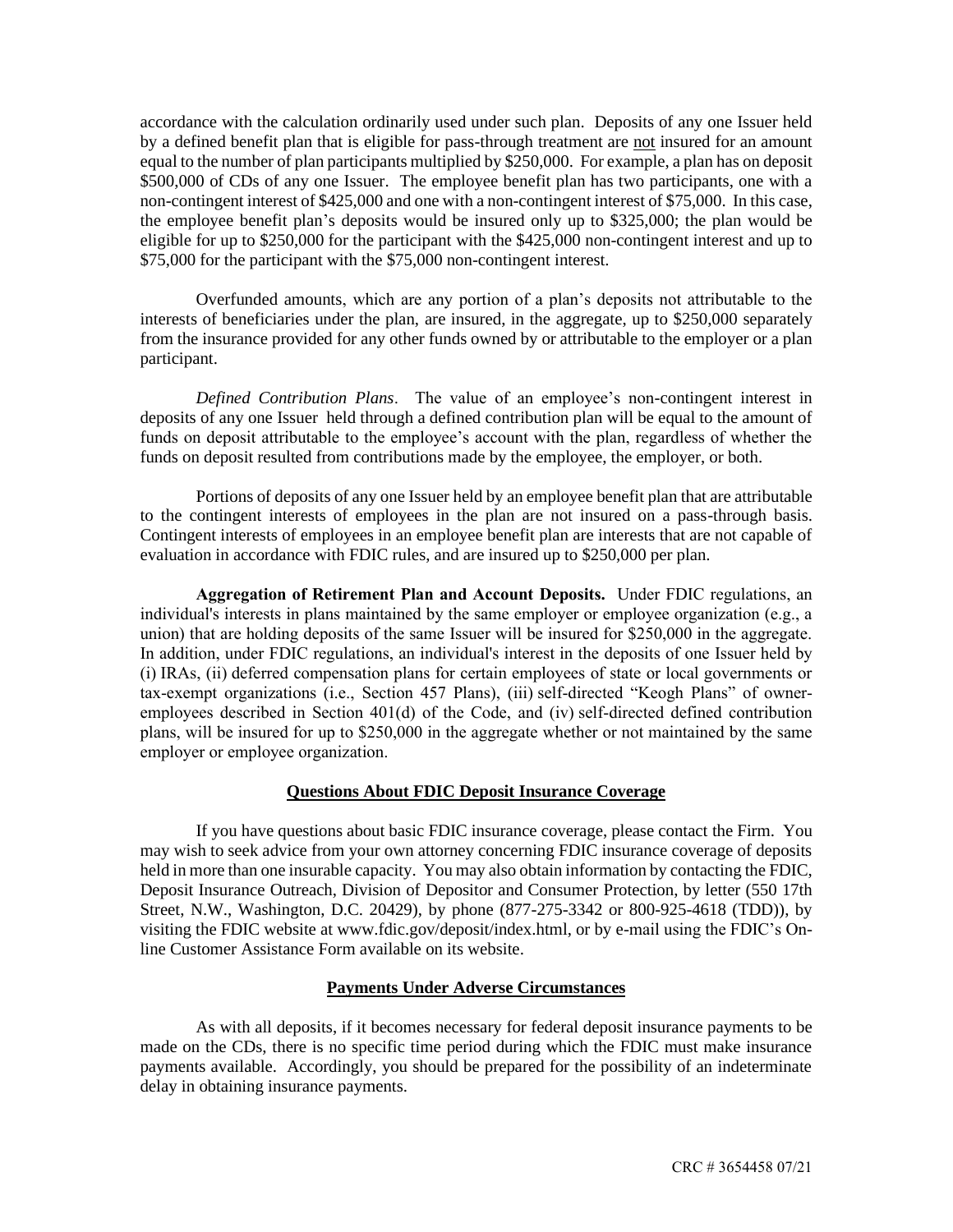As explained above, the \$250,000 federal deposit insurance limit applies to the principal and accrued interest on all CDs and other deposit accounts maintained by you at the Issuer in the same insurable capacity. The records maintained by the Issuer and the Firm regarding ownership of CDs would be used to establish your eligibility for federal deposit insurance payments. In addition, you may be required to provide certain documentation to the FDIC and to the Firm before insurance payments are released to you. For example, if you hold CDs as trustee for the benefit of trust participants, you may also be required to furnish an affidavit to that effect; you may be required to furnish other affidavits and provide indemnities regarding an insurance payment.

In the event that deposit insurance payments become necessary for your CDs, the FDIC is required to pay the original par amount plus accrued interest (or the accreted value in the case of zero-coupon CDs) to the date of the closing of the relevant Issuer, as prescribed by law, and subject to the \$250,000 federal deposit insurance limit. No interest or accreted value is earned on deposits from the time an Issuer is closed until insurance payments are received.

As an alternative to a direct deposit insurance payment from the FDIC, the FDIC may transfer the insured deposits of an insolvent institution to a healthy institution. Subject to insurance verification requirements and the limits on deposit insurance coverage, the healthy institution may assume the CDs under the original terms or offer you a choice between paying the CD off and maintaining the deposit at a different rate. There may be a delay in receiving notification from the healthy institution, and the healthy institution may lower the rate on the CDs prior to providing notice. The Firm will advise you of your options in the event of a deposit transfer as information becomes available.

**The Firm will not be obligated to you for amounts not covered by deposit insurance nor will the Firm be obligated to make any payments to you in satisfaction of a loss you might incur as a result of (i) a delay in insurance payouts applicable to your CD, (ii) your receipt of a decreased interest rate on an investment replacing your CD as a result of the payment of the principal and accrued interest or the accreted value of a CD prior to its scheduled maturity or (iii) payment in cash of the principal and accrued interest or the accreted value of your CDs prior to maturity in connection with the liquidation of an Issuer or the assumption of all or a portion of its deposit liabilities. In connection with the latter, the amount of a payment on a CD that had been purchased at a premium in the secondary market is based on the original par amount (or, in the case of a zero-coupon CD, its accreted value) and not on any premium amount. Therefore, you can lose up to the full amount of the premium as a result of such a payment. Also, the Firm will not be obligated to credit your account with funds in advance of payments received from the FDIC.**

## **Additions or Withdrawals**

No additions are permitted to be made to any CD. When you purchase a CD, you agree with the Issuer to keep your funds on deposit for the term of the CD. Accordingly, except as set forth below, no early withdrawals of interest-bearing CDs will be available. The early withdrawal provisions, if any, applicable to your CD may be more or less advantageous than the provisions applicable to other deposits available from the Issuer.

In the event of death or the adjudication of incompetence of the owner of a CD, early withdrawal of the entire CD will generally be permitted without penalty. Withdrawal of a portion of the owner's interest will not be permitted. Written verification acceptable to the Issuer will generally be required to permit early withdrawal under these circumstances.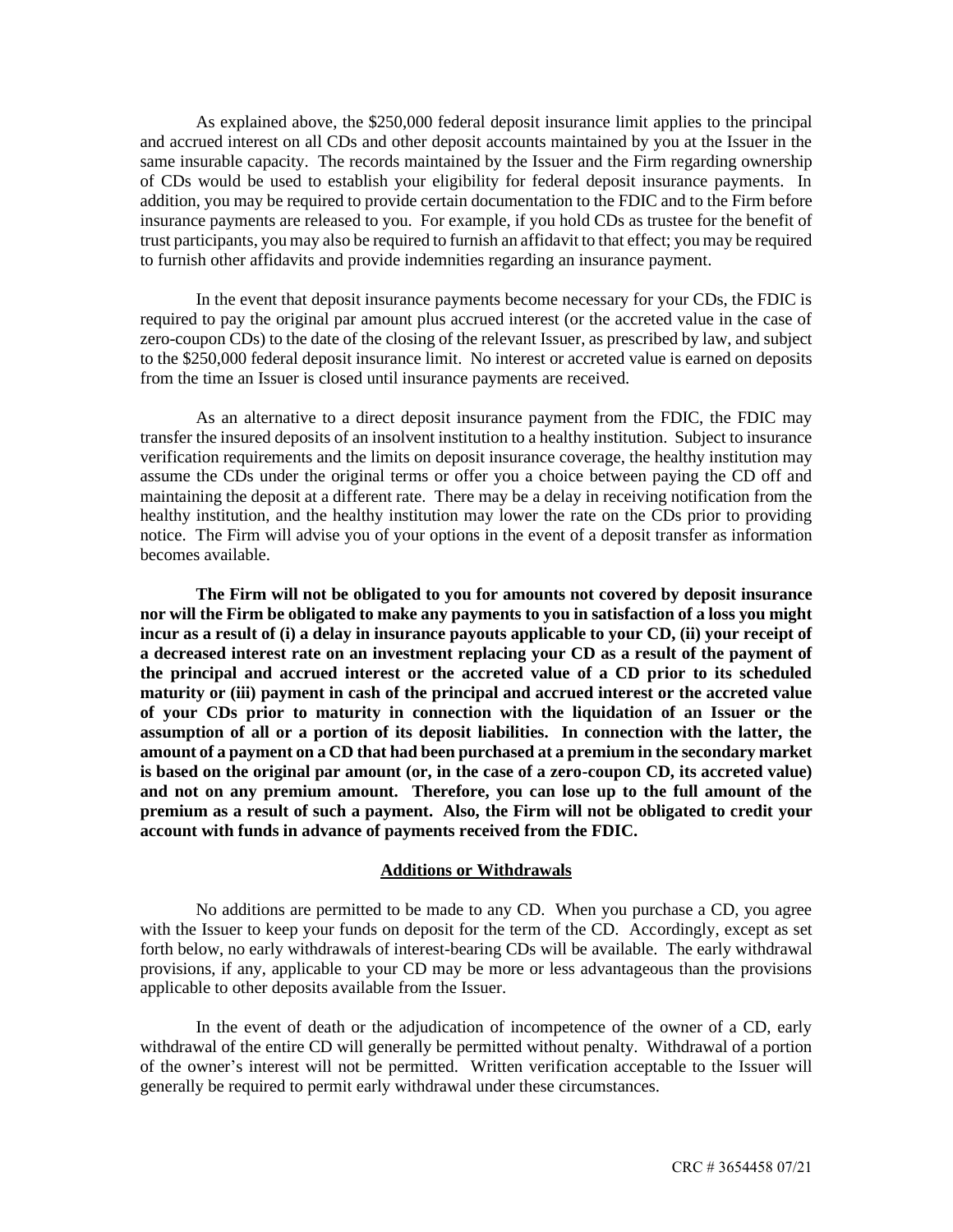Some Issuers of callable CDs may limit permissible early withdrawal of their callable CDs to the FDIC insurance limit of \$250,000. In this case, the Issuer would limit the total amount that could be withdrawn from all its callable CDs subject to this limit to \$250,000 (principal plus accrued interest) for each insurable capacity in which you hold the CDs. You may contact the Firm for information on whether the Issuer of your callable CD has imposed a limit on early withdrawal.

Pursuant to the Code, the beneficiary of an IRA (but not a Roth IRA) must begin making withdrawals from the IRA after age 70-1/2. CDs held in an IRA are not eligible for early withdrawal simply because the beneficiary must begin making mandatory withdrawals from the IRA. IRA beneficiaries should purchase CDs with maturities that correspond to the mandatory withdrawal requirements or look to the secondary market for liquidity. See the section headed "Secondary Market."

In the event that a customer wishes to make an early withdrawal, and such withdrawal is permitted, the Firm endeavors to obtain funds for the customer as soon as possible. However, the Firm will not advance funds in connection with early withdrawals and can give no assurances that payment pursuant to early withdrawals will be made by a specified date.

#### **Secondary Market**

The Firm, though not obligated to do so, may maintain a secondary market in the CDs after their Settlement Date. If you wish to sell your CD prior to maturity and the Firm does not maintain a secondary market, the Firm may attempt to sell your CD in a secondary market maintained by another broker-dealer. The Firm cannot provide assurance that you will be able to sell your CDs prior to their maturity. In addition, a secondary market for the CDs may be discontinued at any time without notice. Therefore, you should not rely on any such ability to sell your CDs for any benefits, including achieving trading profits, limiting trading or other losses, realizing income prior to maturity, or having access to proceeds prior to maturity.

In the event that a buyer is available at a time you attempt to sell your CD prior to its maturity, the price at which your CD is sold may result in a return to you that may differ from the yield that the CD would have earned had it been held to maturity, since the selling price for a CD in such circumstances will likely be based on a number of factors such as interest rate movements, time remaining until maturity, and other market conditions. Also, the price at which a CD may be sold if a secondary market is available will reflect a mark-down retained by the Firm. Similarly, the price you may pay for any CD purchased in the secondary market will include a mark-up established by the Firm. In the event you choose to sell a CD in the secondary market, you may receive less in sale proceeds than the original principal (par) amount of the CD or the estimated price on your account statement.

In the event that a CD is purchased in the secondary market at a premium over the par amount (or accreted value in the case of a zero-coupon CD), the premium is not insured. Therefore, if deposit insurance payments become necessary for the Issuer, the owner of a CD purchased in the secondary market can incur a loss of up to the amount of the premium paid for the CD. (Also see the section headed "Deposit Insurance: General.")

The uninsured premium being paid for an interest bearing CD can be determined from the price set forth in your trade confirmation. Price on CDs is expressed in relation to par (100.00). Any amount over 100.00 represents the premium. For example, if your trade confirmation states that the price for a CD purchased in the secondary market is 100.25, there is a premium that will not be insured by the FDIC. A price of 99.75 would not include a premium. The trade confirmation